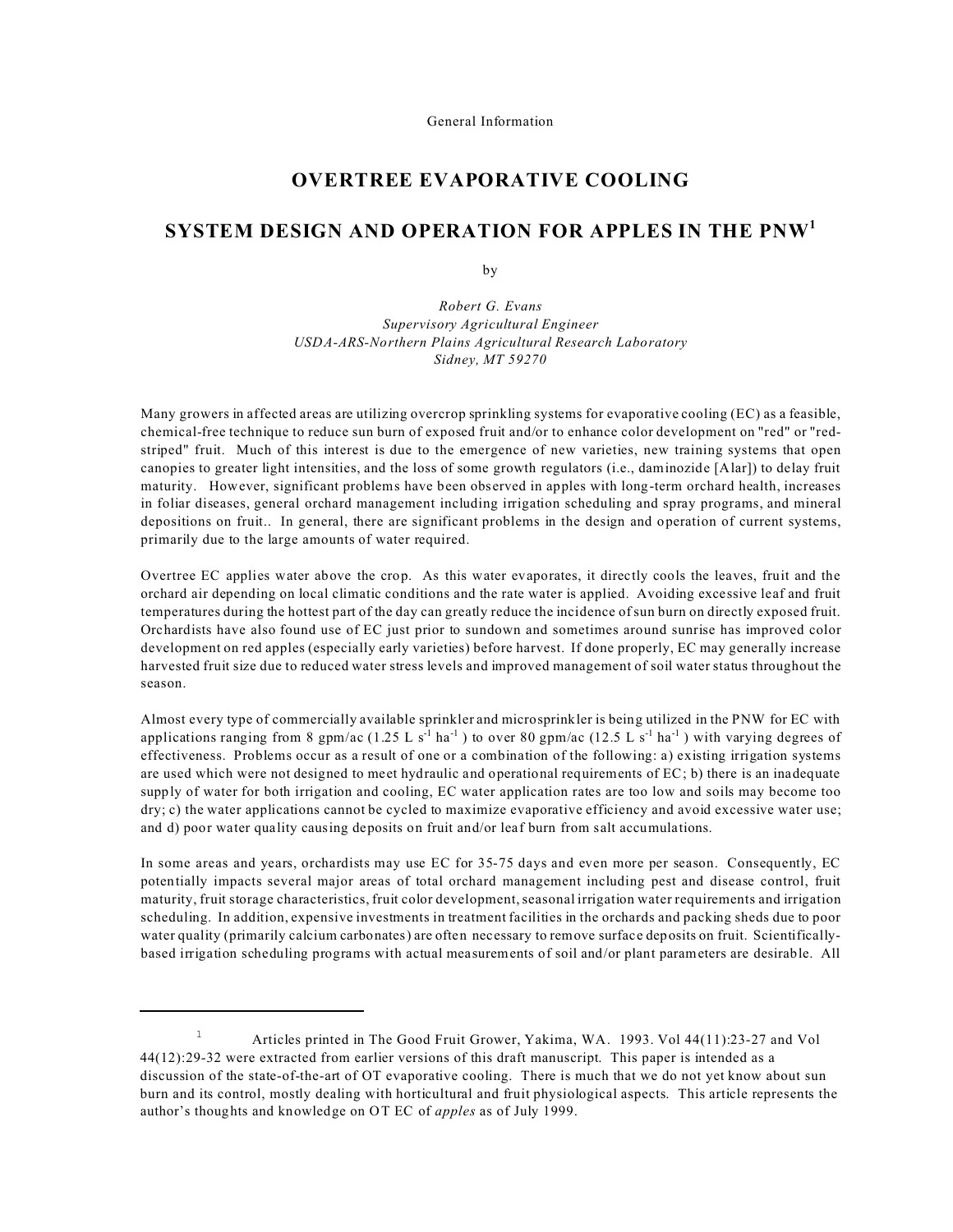.

of these factors increase system installation and operating costs which must be recovered through better prices from improved fruit grade.

Limited past research on EC of apples has been associated only with improving red color development ranging from about 3.9 L s<sup>-1</sup> ha<sup>-1</sup> (25 gpm/ac, continuous applications) to around 10.9 L s<sup>-1</sup> ha<sup>-1</sup> (70 gpm/ac) pulsed on 15 minute cycles (Unrath, 1972a, 1972b; Unrath and Sneed, 1974; Griffin, 1974). The studies were successful at improving red color development on 'Red Delicious' apples.

Sun scald (discoloration or burning of fruit surface exposed to direct sun, often referred to as "sunburn") can discolor the skin and negatively affect the appearance of several important crops including fresh apples, pears, grapes and other fruits as well as many vegetables such a peppers and tomatoes. It is a serious economic problem in many apple growing areas in the Pacific Northwest and around the world. The surface blemished fruit cannot be sold for fresh market consumption which receives the highest prices.

Almost all apples can burn regardless of color. Some red varieties may color over burned areas so the damage may not be visually evident, but these apples often have storage problems due to the internal damage. The mechanisms and the causes of sun burn are not well understood and much work remains to be done by plant physiologists on this subject. Data on the threshold conditions where burn begins to occur are not available for any variety, however, it is well known that there are big differences between varieties in their susceptibility to sun burn. Some of the more sun scald susceptible varieties are 'Jonagold', 'Braeburn', 'Golden Supreme', 'Ginger Gold' and 'Fuji'. Satisfactory criteria for evaluating these conditions and the long-term horticultural impacts of EC techniques are not known

Available information on the design, management and operation of overtree EC systems for sun burn reduction is mostly anecdotal grower experiences. Innovative orchardists are learning by trial-and-error about EC under the low humidity and hot summer temperatures typical of many PNW fruit growing districts. Consequently, a research project was initiated by WSU and the Washington State Tree Fruit Research Commission in 1991 to develop knowledge on design and operation of EC systems for apples where the primary emphasis is on reducing the temperature of exposed fruit tissue (skin) to reduce sun burn.

#### **Damage Mechanisms for Sun Burn**

A narrow range of ultraviolet (UV) light contributes to red color development in apples (Arakawa, 1988). However, experiments with UV-inhibiting plastic films have indicated that radiant heating in conjunction with certain bands of ultraviolet light are the major causes of sun scald damage (Andrews, 1993). The contributions of heat and UV light are probably interdependent. Evaporative cooling is unquestionably affecting the sun burn process by reducing radiant and advective heating of exposed fruit. Certain anti-oxidants (e.g., ascorbate) applied to the fruit surface have also been somewhat effective in reducing sun burn by UV radiation (Patterson and Moore, 1983)

Some data indicate that sun burn is a progressive phenomenon and accumulates over time. Some varieties may become more susceptible as they begin to approach maturity. Darker (eg. red) fruit also tend to absorb heat faster than green fruit which may be tied to the perceived increase in varietal sensitivity to sun burn as season progresses. There is also some evidence that exposed fruit may be "conditioned" early in the season to withstand some burn damage later in the season.

#### **Cooling Mechanisms**

There are basically three ways water reduces crop temperatures. In order of increasing effectiveness, they are:

1.) evaporate water in air (undertree or overtree) and use the circulation (convection) of the cooled air to reduce fruit temperatures (convective cooling);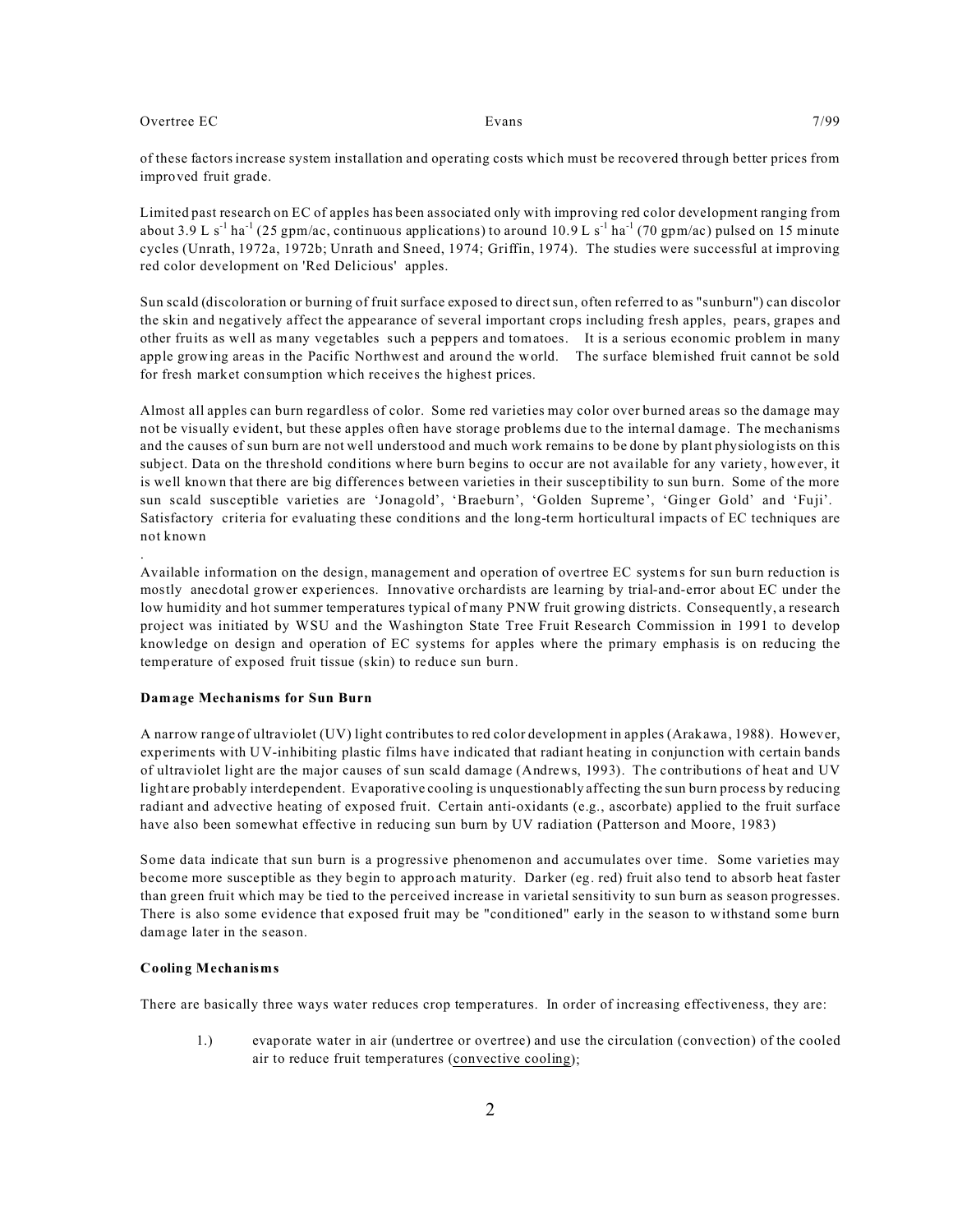- 2.) apply water to the leaves and fruit, using the "cool" water to extract the sensible heat from the plant organs and carry it away via liquid "runoff" (hydro-cooling);
- 3.) apply water to the leaves and fruit and directly extract heat by sensible to latent heat transfer (evaporative cooling).

All water-based orchard cooling techniques will use one or more of the mechanisms. The relative contribution of each will depend on climatic conditions, water application rates, application uniformity and system operation. It can be shown that the most effective of these cooling modes will be evaporation of water from the fruit surface followed by removal of the water vapor by mass air movement (Merva, et al. 1979; Barfield et al., 1974; Barfield et al, 1990; Chesness, et al., 1979; Hamer, 1986).

Evaporation of water requires large amounts of heat (910 BTU/lb of water at 86°F [2.43 MJ/kg of water @ 30°C]). The heat for evaporation comes directly from solar radiation and/or any other heat source that is in contact with the evaporating water including air and vegetation..

For sun burn protection, it is desirable to reduce fruit temperature during the warmest parts of the day. To cool fruit, we must first counteract the all sources of incoming heat energy "loads" that cause the exposed fruits' temperatures to rise. *Evaporative cooling relies on the fact that the evaporation of water takes heat and it will take the energy it needs from the air and fruit.* If the amount of heat extracted is greater than the total incoming heat energy, the temperature of the fruit will decrease. Conversely, if the amount of heat extracted is less than the incoming energy, fruit temperature must increase. Research has shown that the most effective fruit temperature reductions occur when the water directly evaporates from the surface of the fruit.

This heat "load" on fruit that is exposed to the sun has two principal components: 1) direct radiative heating from the sun; and, 2) advective heating from hot air originating from outside the block moving through the orchard. Taking a simple physical chemistry approach, we can make some calculations to give us the relative magnitude of the amount of water required for effective overtree evaporative cooling of exposed fruit. Assuming that we want to cool apples under conditions where the incoming solar radiation has an intensity of 800 W  $m<sup>2</sup>$  and that we have an air temperature of 95°F (reasonable numbers for the middle of a summer day). To equal (neutralize) the energy from the incoming solar radiation would require the complete evaporation of about 21 US gal/min/ac above the tree canopy (assuming: 8.36 lb<sub>m</sub>/US gallon of water, 1040 Btu/lb<sub>m</sub> is the latent heat of vaporization, 8695 Btu to evaporate 1 US gallon of water, and 1 W/m<sup>2</sup> = 0.3170 Btu/hr/ft<sup>2</sup>). However, there is also an advective (wind) component that is typically at least equal to the solar radiative heating during periods of high air temperatures, low humidities and low wind speeds. This means that *at least 40 gpm/ac* would have to be continuously applied over the tree during this period to just equal the incoming both radiative and advective heat energy and maintain the exposed fruit surface at ambient temperatures (in this case 95°F) under these assumed conditions. Cooling the exposed fruit below ambient temperature would require the application of additional water. These calculations are supported by field data measuring actual exposed fruit temperatures on hot summer days in south central Washington of cooled and uncooled fruit. Higher wind speeds and/or higher air temperatures would increase the amount of water required for effective evaporative cooling.

Overtree sprinkle/microsprinkle systems that apply water in very fine droplets (fogging or misting) and/or at low application rates (<30 gpm/ac) tend to evaporate most if not all the applied water before it reaches the fruit. The tree/fruit temperatures are essentially reduced by convection of cooled air. These systems are generally not cycled, but are on continuously for several hours. Cooling is usually initiated and turned-off based on arbitrary threshold air or fruit temperatures. These systems usually require a duplicate water application system for irrigation due to the low application rates, poor uniformities and lack of adequate water reaching the soil surface. Soil water management is a major concern. There is a much greater risk of problems with deposition of minerals on fruit and leaves than with higher application rate systems. Low pH water should always be used with these systems.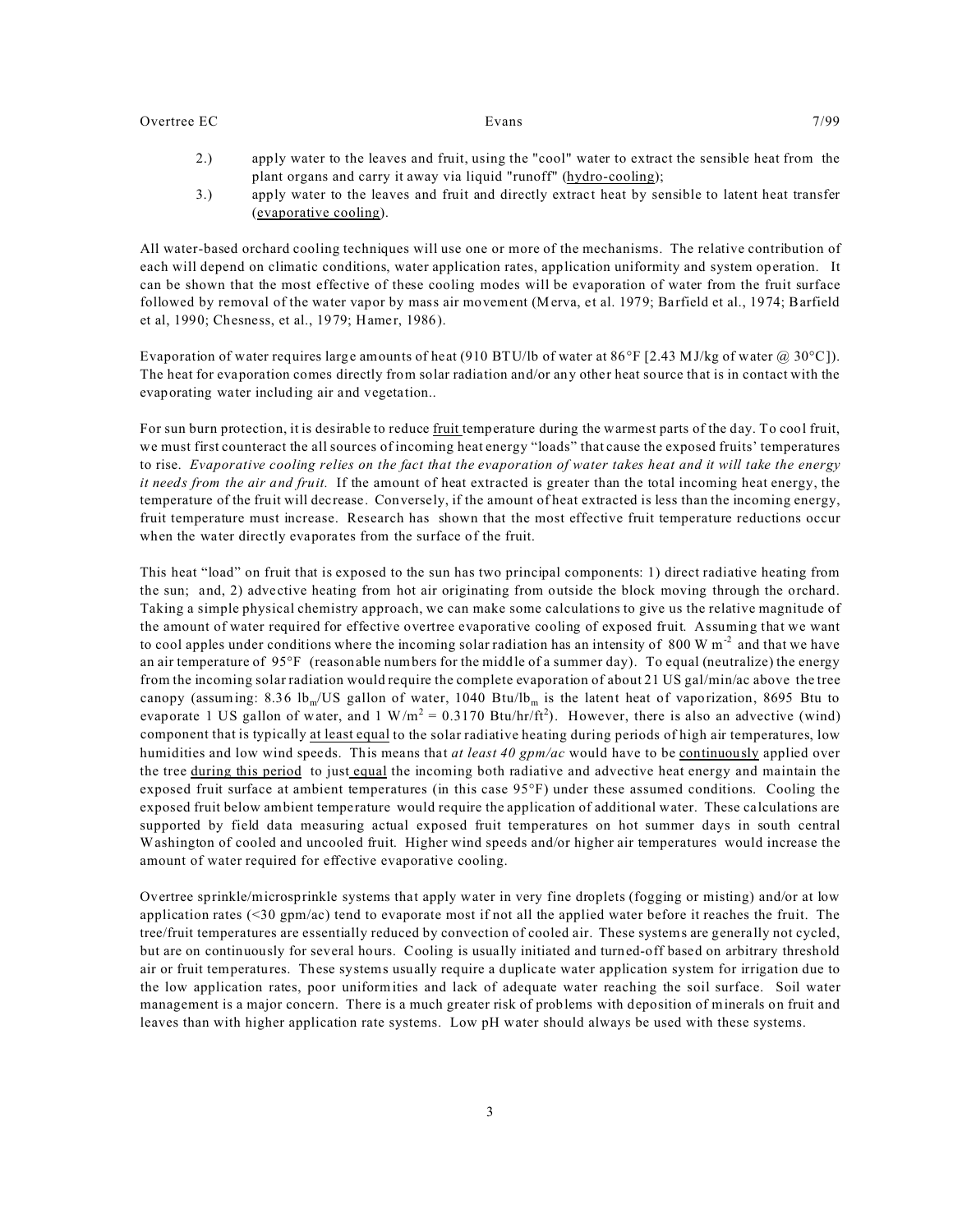Undertree sprinkle systems cool the air below the plant canopy and must also rely on convection to cool the fruit. Use of this process for heat transfer is inefficient. Undertree sprinkling for cooling often results in excessive amounts of water applied to the orchard floor due to typically long on-times and daily use over extended periods. Cycling of these systems is possible but may not be feasible due to low cooling benefits.

Systems that primarily rely on hydro-cooling generally apply substantially greater than 40 gpm/ac on a continuous basis over the total area being cooled once the "critical" air or fruit temperatures (as determined by the grower) are reached. Some evaporation occurs, but much of the heat transfer is by constant runoff of free water from the plant. This technique is quite effective in reducing fruit temperature but it is also extremely inefficient in its use of water and often results in seriously waterlogged soils. These conditions can seriously affect the long-term health of the orchard, blister spot, bitterpit and scab may increase, trees may have less physical stability, soil-borne diseases may increase, runoff from the field may occur, and nutrients / chemicals may be leached from the soil profile into the groundwater. Fruit may be softer at harvest. Consequently, heavy reliance on this practice is not recommended for orchard cooling even on very sandy soils without drainage problems.

Direct evaporative cooling has its primary emphasis on operating the system to maximize "evaporative efficiency" while minimizing the total application of water. These systems apply water at average rates at least equal to 30 gpm/ac. The management of these systems requires pulsing the water on and off so that free water is continually evaporating. Much of the following discussion is directed towards this type of EC for the PNW.

#### EC for Color.

Some orchardists are utilizing EC primarily for earlier color development on early red and red-striped apples. There is probably limited benefit using EC for improved color on late apples (eg. harvested towards the end of September and later) in most years in the PNW.

Threshold temperatures and color responses vary widely between different varieties of apple. Color pigment development (ie., idaein) generally occurs in the temperature range from 41°F to about 86°F (optimum approaches 70°F) and the amount of coloring will be in direct proportion to the amount of time that fruit is in this range. Consequently, midday EC will have minor coloring benefits.

To try for improved early color, these growers are applying water over the fruit and canopy starting 4 to 6 weeks before expected harvest date. Depending on application rate and uniformity, it is believed that optimum benefits will occur by starting EC about 30 minutes before and continuing about 20 to 40 minutes after sundown or until fruit and ambient air temperatures are similar. Some of these growers are also applying water again at sunup for about a 1 hour period to extend the lower fruit temperature periods. However, there are no data from controlled experiments to support the benefits of early morning sprinkling.

Because of the need to cool fruit rapidly at dusk for color enhancement, basically all overtree water application systems will have some benefit regardless of the application rate. Even very low volume systems will be able to rapidly cool orchard temperatures once the incoming radiative loads (eg. daily peak of 600-800 Watts/m<sup>2</sup>) from the sun are absent (solar radiation is only a part of energy balance). This type of operation will probably have little effect on either delaying or enhancing fruit maturity levels.

No firm recommendations can be made on the timing or the temperature thresholds for most effective EC for color. However, EC for color should probably be discontinued in the morning when average fruit flesh temperatures rise above the 70°F range due to considerations of water conservation and general orchard health.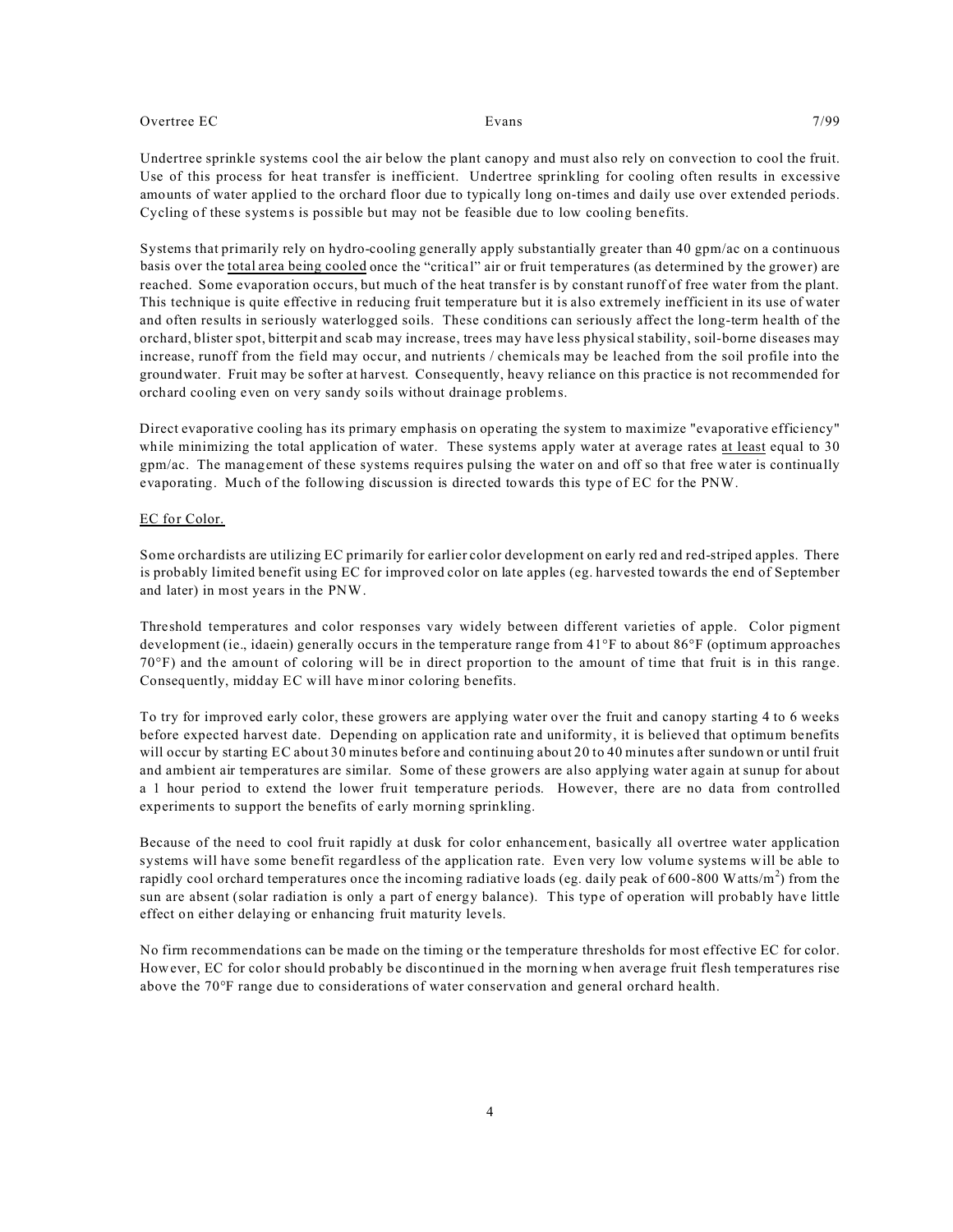#### EC for Sun Burn Reduction.

Sun burn will be reduced by EC during the hottest parts of the day. EC will often be required from mid-morning until sundown (at which time come color benefits may accrue). The purpose is to maintain the temperature of the cells just under the skin of exposed fruit below heat burn damage levels by evaporating applied water. However, it should be noted that some burn may occur on hot days even under high application rates. Fruit maturity may be delayed with daytime EC. It should be pointed out that in south central Washington that at least 0.5 LPs/ha (20  $gpm/ac$ ) is required to meet radiation loads and at least another 0.5 LPs/ha (20  $gpm/ac$ ) is required to meet advective energy inputs in order to control fruit temperatures when the water is applied directly to the fruit.

The requirements of EC for reducing sun burn are the most restrictive in terms of water application rates, system design and orchard management. The systems must be able to meet requirements dictated by the extreme PNW climatic conditions. Application rates should at least equal peak evaporative demands of about 40-45 gpm/ac for minimal sun burn damage (total area actually covered; eg., tree canopy and cover crop) on a continuous basis. If EC is cycled based on time (eg. 20 minutes on, 20-40 minutes off), applications should be in the range of 60-70 gpm/ac. At lower rates fruit temperatures can continue to increase during periods with high solar radiation loads. "Targeted" EC which wets only the canopy could potentially apply less on a total area basis. Cycles should not have less than 15 minute on-times.

Overtree irrigation of susceptible varieties (eg., Jonagold, Fuji, etc) during daytime hours are not recommended until you want to start EC for the rest of the season. Since daytime irrigations also cool, it apparently predisposes fruit for burning, much like late season branch shifts that expose new fruit that quickly burn. Once you start cooling--you have to continue for the rest of the season. EC for sun burn is usually not required before mid-July on most varieties.

Cooling at night for sun burn reduction with either overtree or undertree systems is not effective. Fruit temperatures are usually below damaging levels and there is no solar radiation load to counteract. Night applications of water should be limited to irrigations and/or at dawn and dusk for some possible color development.

#### EC for Larger Fruit Size.

Growers using EC must do an exceptional job of managing the soil water (irrigation scheduling) to maintain optimal growing conditions. Most increases in fruit size under EC will be primarily due to improved water management and, to a lesser degree, to reduced heat stresses. Fruit sizes will frequently vary across any block. However, improved water management under high frequency water applications may reduce many effects of soil type, depth and nutrient status variability on sizing.

Theoretically, fruit size may be increased by utilizing EC to reduce plant water stress due to high temperatures and maintain plant organs closer to their optimum photosynthesis range (60°F to about 80°F). Photosynthesis will begin to decrease above and below this range. However, the actual number of hours that photosynthesis would be greatly reduced are relatively small and water management is likely the most dominant factor.

Fruit sizes may be reduced if growers are not adequately monitoring soil water status. EC (vs hydro-cooling) cannot provide crop irrigation requirements and soils can become quite dry at increasing soil depths causing excessive moisture stress in the tree. Waterlogged conditions under "hydro-cooled" systems may also reduce fruit size. It is remotely possible that fruit size could also be reduced due to: a.) disease/pest pressures due to potentially reduced efficacy of spray programs; and, b.) poor water quality reducing photosynthetic efficiency due to mineral precipitates and/or specific ion toxicities.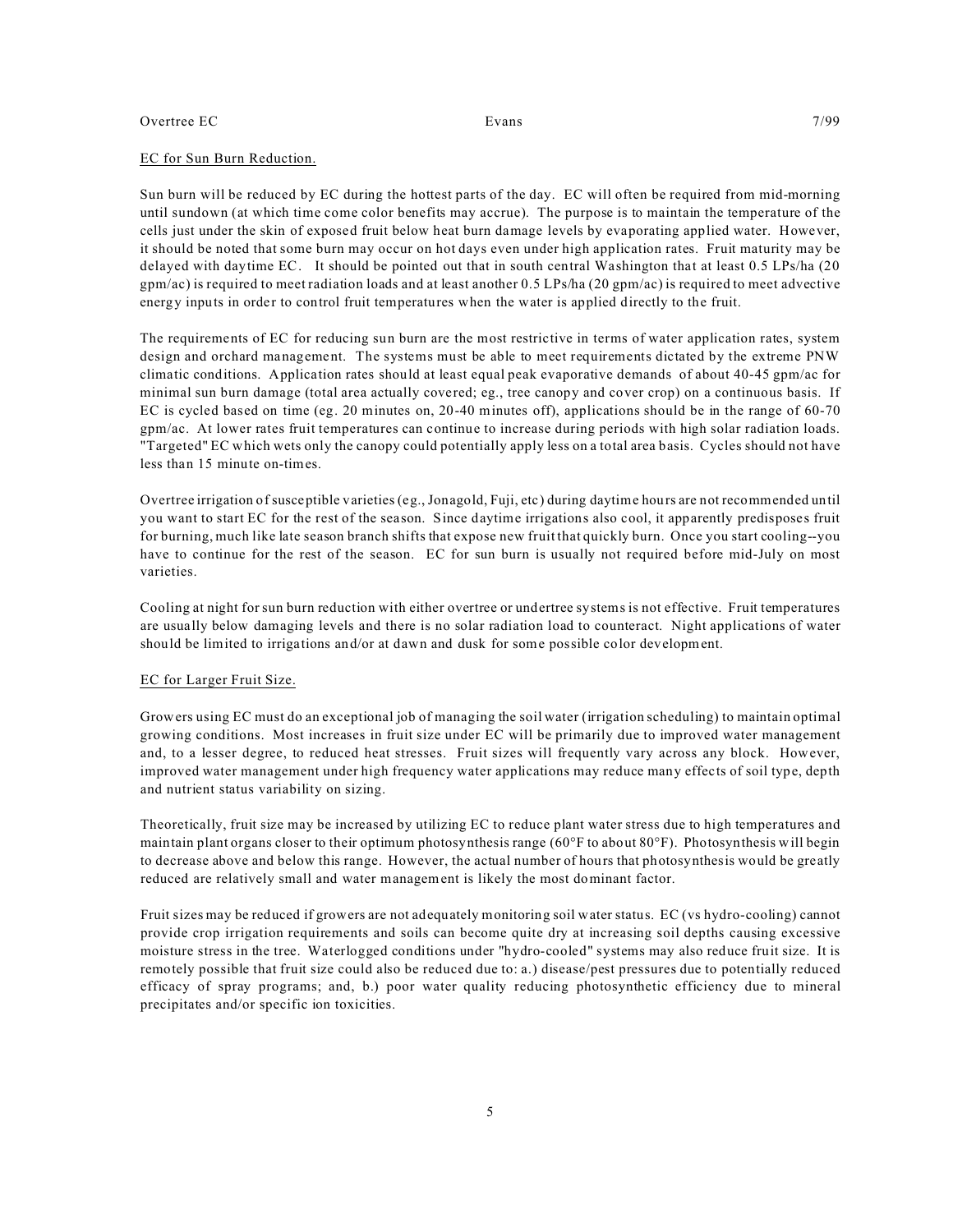#### Other Considerations.

EC for sun burn reduction has been shown to delay maturity. This tends to result in firmer fruit with lower sugars which may be a benefit for controlled atmosphere (CA) storage. It may also be used to lengthen harvest intervals by manipulating fruit maturity. Another potential side benefit is that fruit in wetted bins, which were watered in the field prior to harvest, tend to have less desiccation in storage.

#### Specific Concerns (not inclusive).

Growers must prevent primary apple scab infections prior to initiation of any EC for the season. The same is true for Fireblight where infections must be prevented and/or removed from the orchard before use of EC. Control of codling moth in the first generation may be critical because of the risk of washing off pesticides by EC during the second codling moth generation.

### **SYSTEM SELECTION AND DESIGN CRITERIA**

Systems for EC should be engineered from the very beginning of orchard planning. It is often expensive and very difficult to retrofit existing irrigation systems for EC. Many growers are installing two systems: 1.) overtree sprinkle for cooling; and 2.) undertree sprinkle for irrigation and frost protection. The average application rates for EC are usually much too low for overtree frost protection. This dual system approach is preferable, but is more expensive. There is no perfect EC-irrigation system.

### **General Considerations**

The most dominant considerations will be the overall economics (cost, available capital, anticipated returns, etc.), water supply (quantity, quality and seasonal availability) and personal preference. Other general factors will include: available labor (cost/quantity/quality); soils (depths, types, variations, saline/sodic); field size, shape and topography; and climatic factors. Cultural considerations will include: variety and spacing; trellising/training systems; specific spray programs; pruning programs/practices; fertilizer requirements; tillage practices; cover crop / soil erosion problems; soil compaction; harvesting; existing pressure from fire blight and apple scab. Crop factors that should be specifically considered with respect to EC are fruit quality, mineral deposition and disease control.

Design factors will include: desired uniformity of application; potential average application rates; level of automation (control systems); chemigation and fertigation; larger pipe sizes and pressure controls; pump selections (efficiency, power costs, etc.); soil or crop limitations; and reuse of any runoff water.

#### Water Quantity

Reliable and adequate long-term water supplies are critical for EC programs. There will generally be a 25% to 40% or more increase in seasonal water requirements through a properly designed and operated EC system. EC for sun burn reduction is not a water conservation measure.

By intent, EC is specifically designed to have very high water losses to evaporation. There may be a slight reduction in actual total crop water use compared to a non-cooled block, but the use of EC will definitely require more total water over the season. Published estimates of seasonal irrigation requirements for non-cooled mature apple trees in Central Washington with a cover crop (EB 1513) are about 39 to 48 inches. EC may add another 12 to 18 inches of water to this total depending on operational criteria. At the same air temperatures, evaporation rates will be higher under windy conditions than in more protected areas which will further increase total water deliveries.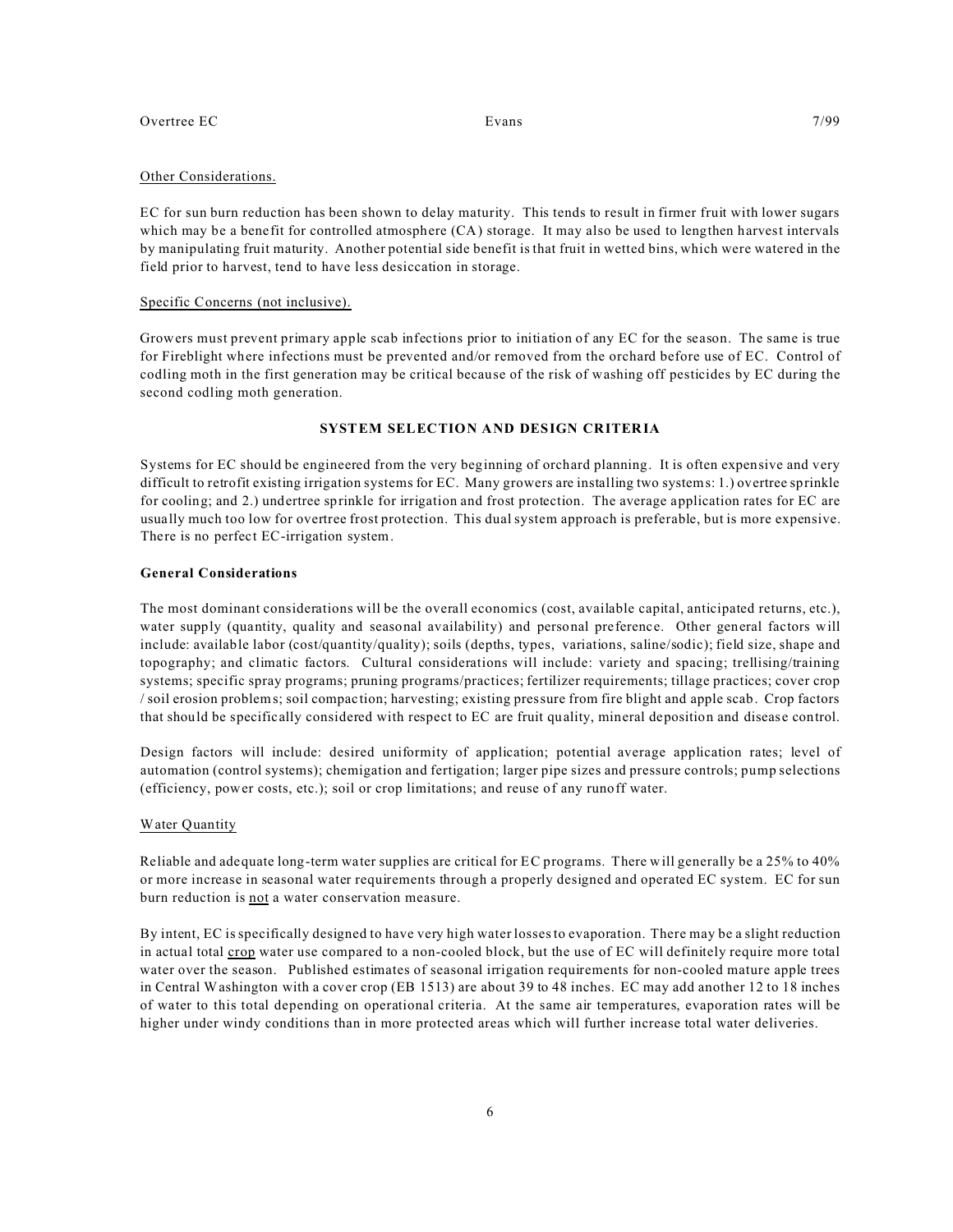Most growers do not have adequate water supplies for both cooling and irrigation under typical canal delivery systems. Consequently, many are buying "extra" water, drilling wells and/or building large ponds for holding supplemental water and/or unused allocations. Storage ponds can also be used to supply water for overtree or undertree sprinkling for frost protection in the spring. Ponds should be lined to reduce the potential for contamination of ground water.

#### Water Quality

Water quality is one of the most significant problems facing successful EC. High evaporation rates with overtree EC can leave excessive surface deposits of calcium carbonates, silicates and other salts on the fruit depending on the chemical composition of the applied water. Mineral deposition tends to be *more significant at lower application rates* (<30 gpm/ac) because less is washed from the fruit during EC. Even with acid treatment, growers may still need to operate low application rate systems 1-2 nights each week to try to wash off deposits for 4-6 hours using with <u>low</u> pH water.

The problem of mineral deposition must be considered from two perspectives: 1) the amount and types of salts present; and 2) the potential for mineral precipitation and the solubility of the compounds. If the amount of total salts in the water is too high (ie., conductivity  $> 2 \text{ dS/m}^2$ ) it is not economical to treat the water (ie., reverse osmosis) and the water should not be used for overtree applications. However, the only exception is that if the vast majority of the salt is sodium bicarbonate (high pH water) it is sometimes possible to treat the water by reducing pH and use it for overtree cooling. *Water for overtree applications should be treated anytime bicarbonates and carbonates are present.* Water from deep wells in central Washington should always be acidified whether for irrigation or cooling.

Water sources in arid areas commonly have pH values of 7.0 or greater. When ground and surface waters have a pH of 7.5 or higher, the potential for calcium carbonate precipitation is high. The treatment and use of chemicals requires an in-depth understanding of water and soil chemistry and an idea of what is desired. The first step in determining treatment needs is to have a chemical analyses made of the water supply (pH, electrical conductivity,  $Ca^{++}$ ,  $Mg^{++}$ ,  $Na^+$ ,  $CO_3^-$ ,  $HCO_3^-$ ). These analyses can be used to determine, among other needed information, the "lime deposition potential" (LDP). The LDP is estimated as the least concentration of either  $({\rm CO_3}^-$  milli-equivalents per liter [meq/L] + HCO<sub>3</sub> meq/L) or Ca<sup>++</sup> meq/L. Halverson and Dow (1975) suggested that a LDP below 2.0 was not a problem for over crop  $\frac{\text{irrigation}}{\text{l}}$  (but it is for EC). However, LDPs above 2 (~100 ppm CaCO<sub>3</sub>) should be cause for concern and probable treatment. An LDP above 4 ( $\approx$ 200 ppm CaCO<sub>3</sub>) should be used for over crop irrigation with caution and only with pH reducing treatments. However, experience has shown that LDPs as low as 1.0 have caused serious mineral deposition problems with evaporative cooling applications.

If combined levels of calcium and magnesium are higher than 50 ppm, calcium phosphates could precipitate and magnesium could form with ammonium to create a magnesium-ammonium phosphate precipitate. The key to prevent such phenomenon is lowering the pH level of the water.

Calcium carbonate (lime) precipitates can be readily controlled by maintaining the pH of the applied water at about 6.5-6.6 (a swimming pool *pH* tester can be used to monitor) by the careful injection of an acidifying agent (eg., technical grade sulfuric acid or N-pHuric) or a sulfur burner. The use of "spent acids" from smelting or other industrial applications is not recommended. Acidification only addresses the carbonate/bicarbonate problem, it may do very little for problems due to other salts and precipitates.

**The general recommendation for central Washington and other arid areas in the western US is that all water that contains Calcium carbonates applied for evaporative cooling should have a pH between 6.0 and 6.6** *every time* **water is applied. This must be accompanied by adequate application rates to ensure proper washing of the fruit and foliage to remove deposits on a frequent basis.**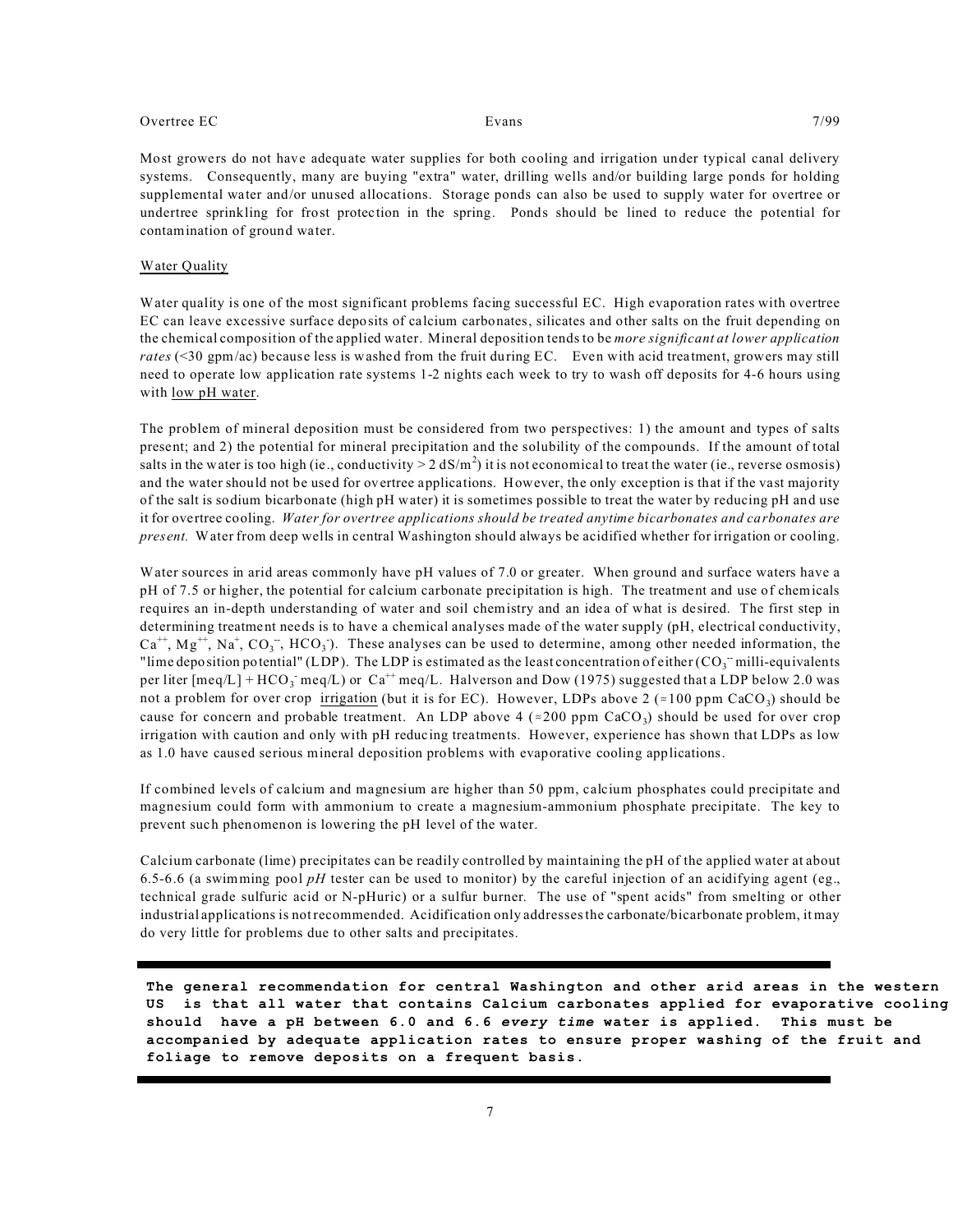Yet, one has to watch the soil buffering capacity and crop sensitivity to toxicity of various elements if pH is lowered too far. Sulfuric acid is commonly used and is the least expensive, but this is a dangerous compound to handle. Another compound that some use is N-pHuric® which is a mixture of urea and sulfuric acid that is easy to handle, but may apply nitrogen in excess of plant needs over the season. Likewise, the amount of acidity required to lower pHc of water to acceptable levels from phosphoric acid alone usually exceeds the crop's requirement for P.

However, with any acidifying agent, it is necessary to develop a water buffering curve to predict how much acid to inject. This can also be established by trial-and-error through direct measurement of the pH of the water and slightly incrementing acid injection rates upward *(wait 30-45 minutes then measure)* until a pH of about 6.6 or less is reached. Use a simple, inexpensive portable pH meter to monitor pH of the applied water throughout the season since the chemical characteristics of the water can vary over the year, and adjust injection rates accordingly.

Acids are congruent or incongruent depending upon whether or not they disassociate completely in water or form other compounds. Sulfuric acid  $(H_2SO_4)$  is a congruent acid that disassociates in water  $(H_2O)$ , Phosphoric is incongruent meaning it does not donate all its protons to water at the same time, therefore it has to be injected on a quantitative basis not qualitative, such as pH.

Certain chelating agents are often used to reduce calcium deposits on fruit because of safety concerns over strong acids, but they are considerably more expensive and less effective than acids. Polymers such as polyphosphates, organo-phosphates, polymalaic acids and others are also being investigated for carbonate solubility effectiveness. They are less expensive than sulfur burners, do not persist in the environment, approved by the EPA, and are safer to handle than an acid. Dosages as low as 1 - 2 ppm may increase carbonate solubility. Chelates or polymers do not affect water pH, do not reduce the amount of deposits and require frequent washing to remove deposits and avoid possible" salt burning" of leaves. Some believe that the high electrical charge of the polymer molecule keeps potential precipitates in solution and if a compound such as carbonate crystallizes in a polymer environment, the crystal shape does not have sharp corners to give rise to stacking and combining. Rather, the crystals have rounded corners and do stack together at all and wash off easily. These materials are not needed when acidifying agents are used to lower water pH to acceptable levels.

Finally, chlorination may be required for iron and sulfide problems or to eliminate microbial problems. This requires a measured value of least 1.0 ppm of free residual chlorine at the ends of the lines. The free residual is the amount of chlorine that is left after the injected chlorine has reacted with all the sulfides, iron, algae or bacteria. Sufficient quantities must be injected into the system to meet the required reactions to still leave 1.0 ppm residual chlorine. Constant, automated, chlorination is often recommended. Chlorination is most effective when water pH is less than 6.5.

Injection equipment (pumps, tubing, etc) must be able to withstand the specific chemicals being injected (eg., PVC pipe cannot be used with concentrated sulfuric acid). The injection pump supplier should have the necessary information for you to purchase and install the correct materials. Positive displacement chemical injection pumps are recommended.

All chemicals and/or chemical mixtures should also be checked to avoid phytotoxic effects as well as for compatibility to prevent precipitations and maximize efficacy. Except for acids, chemicals should usually be injected upstream of any filters or screens. Injection locations should always provide for adequate mixing. With the exception of chlorine treatments for microirrigation, the hydraulic systems must be flushed of the chemicals before turning off the water.

Special chemigation safety devices are required for all chemical injection systems under federal/state laws and regulations. There can be no reverse flows, system drainage or back siphoning.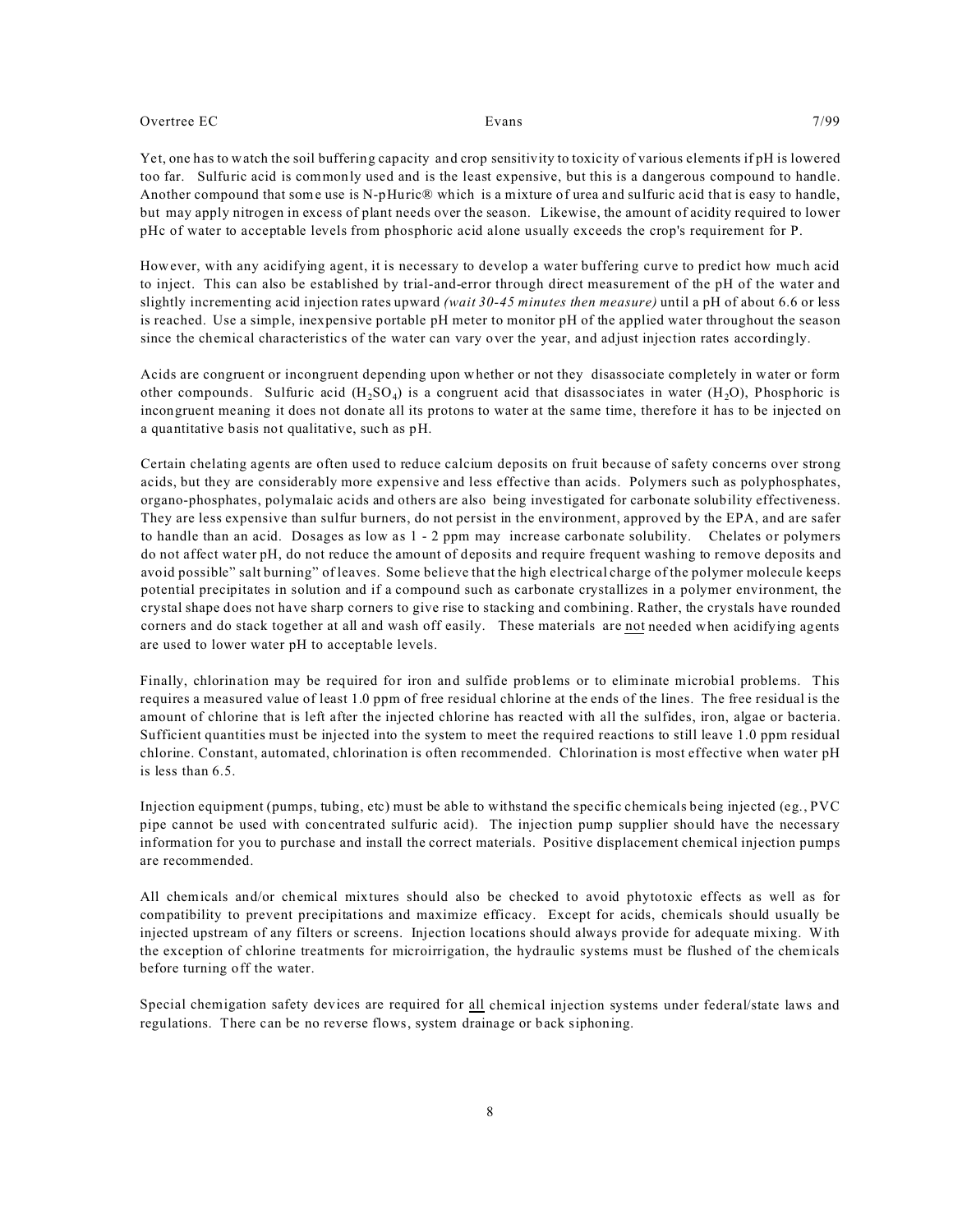#### Irrigation Scheduling

EC is not a one-for-one substitute for irrigation. EC reduces the actual water use of the tree on the order of only 15%-20% depending on climatic conditions. Irrigations must be in addition to EC, usually at night. Improved water management including some form of scientific irrigation scheduling is absolutely required.

Under all forms of high-frequency irrigation, the real questions concerning irrigation management are not only when to irrigate but also how much to apply and how to accurately evaluate the water status of the tree. Extensive and frequent soil water measurements should be made across the block with appropriate soil water monitoring equipment. These readings should be used to schedule directly and/or to make adjustments to available reference evapotranspiration (crop water use) estimates from WSU Public Agricultural Weather System (PAWS) and other sources.

An irrigation scheduling program becomes absolutely essential when a grower is attempting to minimize seasonal water use while maximizing EC. This goal requires cycling applications based on plant measurements. Implementation of a "cycled" EC or continuous applications below about 30 gpm/ac should always include a scientifically-based irrigation scheduling program.

Continuous applications above 30-40 gpm/ac may have excessive soil water for extended periods (hydro-cooling) and proper water management can be very difficult if not impossible when EC water applications exceed plant water use requirements.

Substantial and detrimental soil water deficits may develop under EC systems, but may not be readily evident because of the luxurious appearance of cover crops, particularly at higher application rates under pulsed systems. Estimating actual irrigation needs by traditional methods under these conditions can be difficult. Past irrigation scheduling practices such as calendar scheduling or fixed rotations (eg. every 10 days) will usually not be appropriate under EC due to variable effects on plant water use.

Daily records on flow rates, pressures and total water applications across the system should be kept for maintenance as well as evaluation of system operation for future improvement. Information on proper irrigation scheduling techniques and use of PAWS data can be obtained from the county offices of WSU Cooperative Extension.

#### Application Rates

There is a compromise between relative levels of sun burn protection and water application rates. Average application rates below about 40 gpm/ac may not minimize sun burn on extremely hot days. Consequently, at lower rates, the decision must be made to either accept increased burn damage over the entire block on extreme days or to cool smaller blocks of more valuable fruit at higher application rates. If the decision is to use EC on a smaller area, the piping and pumping system must be designed to handle the increased local flows at required pressures.

Recent research at WSU-Prosser shows that higher application rates ( $\geq 40$  gpm/ac) work better than lower rates in reducing fruit temperatures. Rapid wetting of the fruit and then letting the water evaporate directly from the surface is effective in reducing fruit temperatures and for water conservation.

*Recommendation:* **Greater than 40 gpm/ac for automatic cycling based on fruit temperature, water quantity not limiting on a continuous basis for the entire block. Application rates should be 60-70 gpm/ac if cycling based on time clocks with at least one 20 minute cycle per hour. All EC should be started and stopped based on fruit temperatures and low pH water used every time. Frequent night time applications with low pH water may be required to wash off inorganic deposits (e.g., 2-4X/wk).**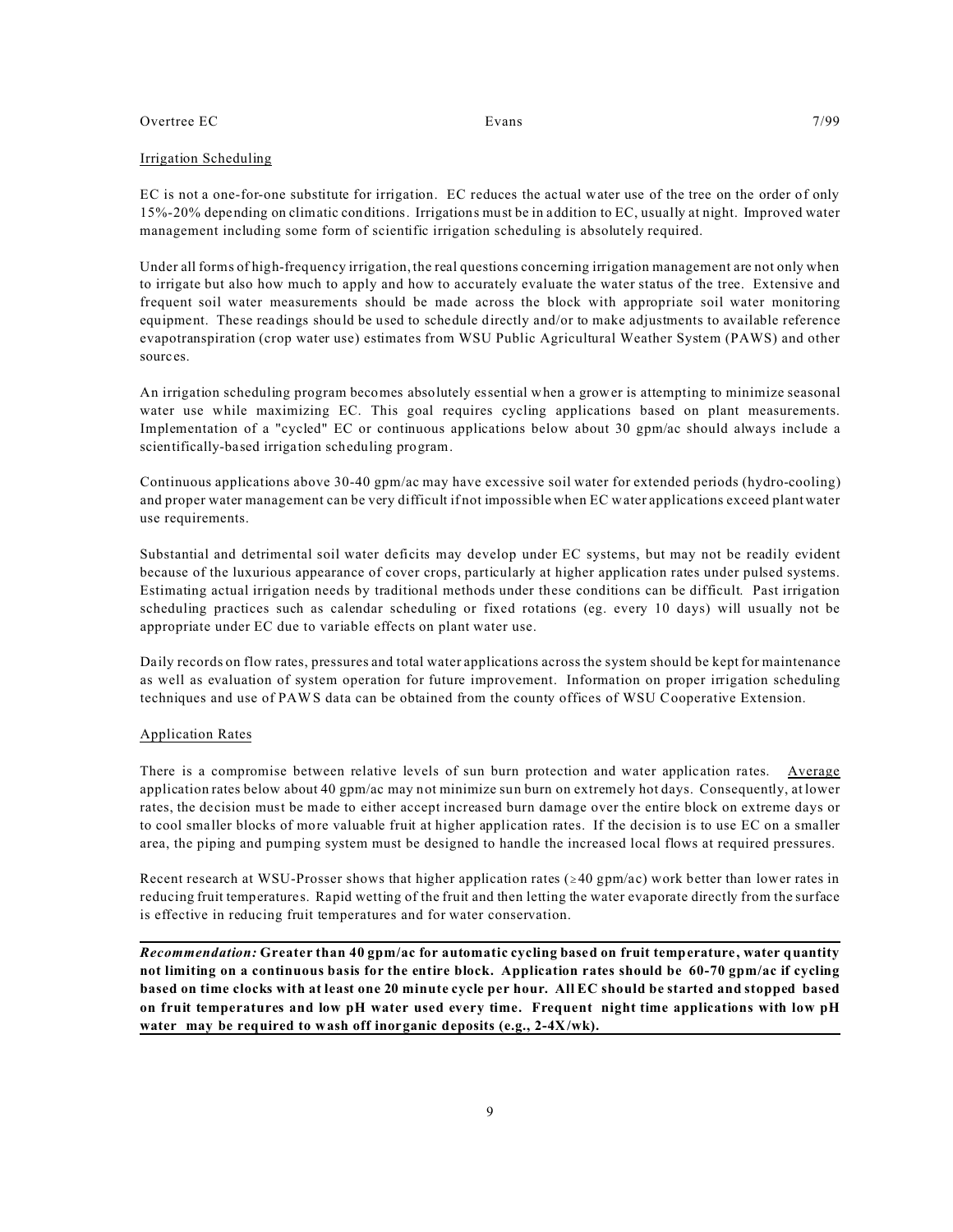Droplet sizes should be large enough to penetrate the canopy and wet all crop surfaces. Some type of control system is required to pulse or "cycle" the water applications based either on time sequences (eg. 15 minutes on, 30 off as water cycles between three blocks) or on fruit temperatures (core or skin).

Systems in windy areas need to be designed for higher application rates and shorter intervals between pulses. Droplet sizes need to be larger and sprinkler spacing must be closer to provide the necessary application uniformity and penetration of the canopy.

Cycling based on temperature measurements from exposed fruit will require higher flow rates and/or water storage capacities in the event that all blocks turn on at the same time because of timing and/or when evaporation rates exceed the average application rate (system operates continuously) across the orchard. As a general rule for sun burn reduction, it is better to divide a block into two 40 gpm/ac (or 3 at 60 gpm) cooling sets (cycled) than to have one 20 gpm block that would be on continuously. Hydro-cooling should always be minimized.

### **MECHANICS OF COOLING**

Resolution of the above considerations will determine the hydraulic design. This will be dictated by the proposed use of the system which requires the greatest amounts of water at any one time (usually EC for sun burn reduction in windy areas and/or frost protection). There is little question that proper design of a EC system will be more expensive than a straight irrigation system because of increased pipe sizes, pressure control measures, larger pumps, expanded valving needs, control/automation costs, and possible storage ponds. The entire system should be designed by a competent hydraulic engineer familiar with irrigation systems.

It may be necessary that mainlines, submains, pumps and motors be sized so that entire blocks can be sprinkled at one time, depending on the control criteria. Sizing of sprinkler laterals is usually not different for cooling or irrigation unless different heads are used for each use. Looped hydraulic systems where water feeds into laterals from both ends may have large hydraulic benefits, but can be costly.

Separate undertree sprinkle or trickle systems are often installed for irrigation, or, if the same system is to be used for both cooling and irrigation, a smaller pump is often installed for irrigation purposes and the block watered in smaller sets at night. Low application rate EC systems may have to be operated at night in order to maintain the cover crop. Daytime EC application rates greater than 30 gpm/ac would probably be sufficient for cover crops during most of the season. Drip/trickle systems could be utilized for irrigation with some potential water supply savings, but would have no frost protection benefits.

Pulsed (cycled) systems at higher flow rates ( $\geq 30$  gpm/ac) are preferred for their cooling efficiency in reducing sun burn. However, pulsed systems at any flow rate generally present numerous design challenges, particularly with respect to pipe sizing and pressure controls. These systems will operate for short periods (eg. 10 to 45 minutes) several times each day. Water will drain from the highest elevations in the block through the lowest sprinkler heads every time the system is turned off causing severe waterlogging of soils in low areas. In addition, the shorter the pulse time, the more rapidly the piping system must fill in order to have a uniform application of water over the block. Thus, two major design objectives with these systems are: a) to avoid excessive drainage from the sprinkler heads at lower elevations; and, b) to rapidly fill a system (block) with water.

Most of these concerns can be generally solved by following the design considerations below:

1.) Break the blocks under each solenoid valve into several smaller, equal elevation subblocks with individual, spring-loaded check valves to prevent drainage from higher elevations. This also provides for more rapid filling since the entire system does not have to be recharged for each pulse.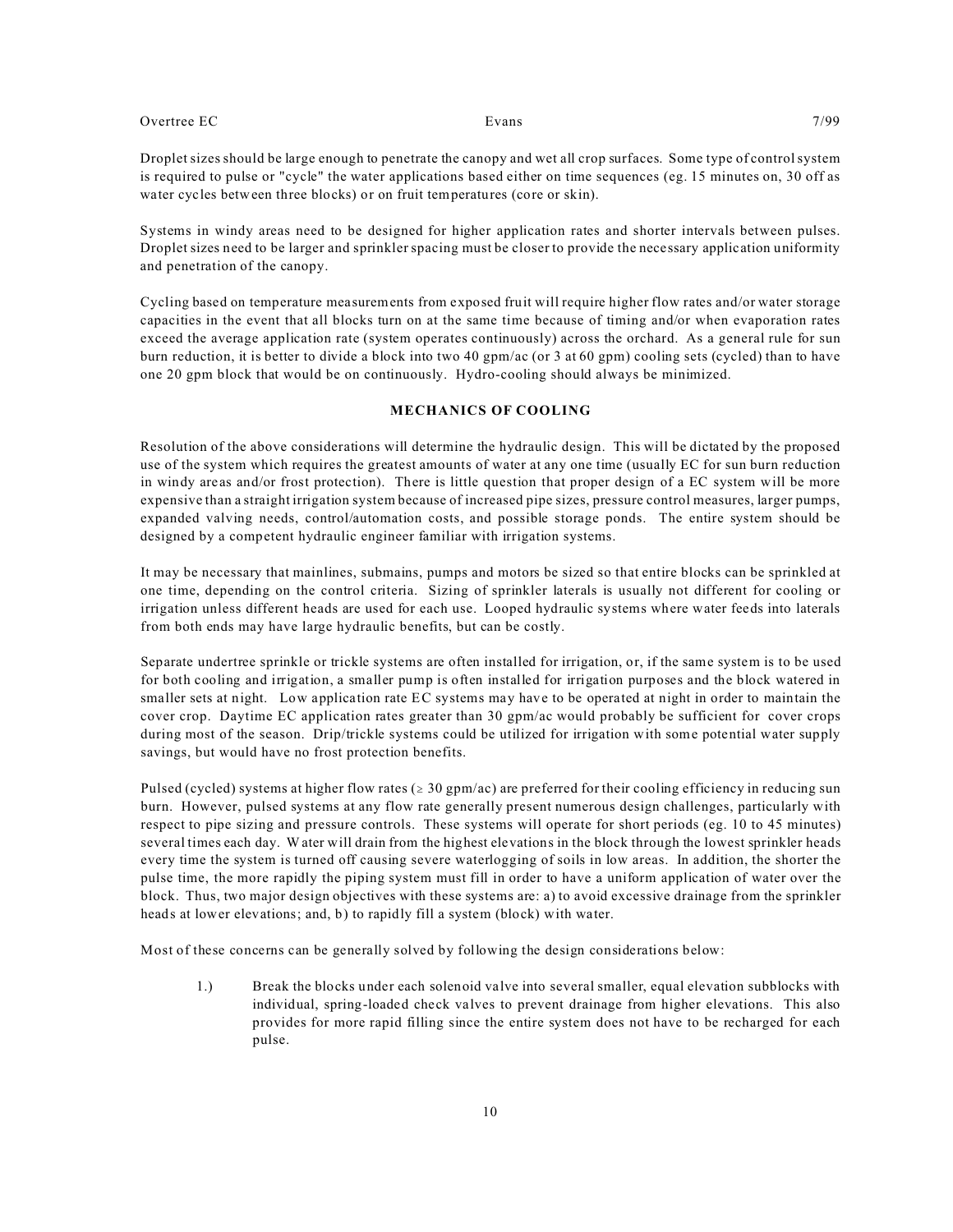- 2.) After the initial fill, the entire system for a block should be designed to fill in 5% or less of the total pulse on-time (eg. a 15 min pulse should fill in less that 40 seconds), usually by the use of mechanical check valves and/or other water elevation controls.
- 3.) The application of water to the canopy must be much more uniform than required for irrigation so that no area receives less than the designated amount and to maximize the evaporative surface. A sprinkler water application uniformity coefficient (UCC) of not less than 80% is often specified and a design UCC of 90% is recommended for windy areas. Generally, this requires that sprinkler radius of throw equal sprinkler spacing along the lateral and not less than about 70% of the spacing between laterals.
- 4.) Solenoid valves should have manual over-rides and should be of the highest quality as they must dependably open and close several thousand times over their useful life. Solenoid and other control valves should be slow closing to avoid water hammer problems.
- 5.) Each solenoid and each subblock under a solenoid valve should have manual isolation valving so that the entire system does not have to shut down to fix local problems in small blocks.
- 6.) Pressure control valving may be required for fully automated systems. They will also be necessary if the same system is used for both irrigation and cooling because piping is oversized for irrigation and elevation effects are often significant. Zone pressure control valves such as pressure regulation valves (downstream pressure is controlled depending on flow) or pressure sustaining valves (upstream pressure is constant regardless of flow; some valves may do both) should be considered under these conditions.
- 7.) Numerous pressure taps should be placed throughout the entire pipe system for maintenance and trouble shooting particularly on low volume and/or low pressure microsprinkle and misting systems.
- 8.) Flow variations from individual sprinkler heads should not vary more than 10% due to pressure. Constant flow nozzles may reduce flow variations, but may have substantial variations in droplet sizes affecting their susceptibility to wind.
- 9.) Continuous bleed air relief, vacuum relief (to prevent syphoning), and pressure relief valves should be installed in appropriate locations (eg. ends of mains and submains, high points, etc). Gate valves should be installed to isolate them for maintenance.
- 10.) Totalizing and rate-of-flow measurement should be installed for the entire system to make sure the entire system is operating correctly and to assist in irrigation scheduling efforts. It is advantageous to have a flow meter on each block being cooled.
- 11.) Foggers, misters and many microsprinklers require good filtration and additional water treatment (eg. chlorine) to reduce the incidence of plugging.
- 12.) Flush valves and drains should be installed for winter maintenance. Provisions should also be made to drain lines above each check valve, solenoid valves (and bonnets), and any low points.
- 13.) Chemical injection for pH control (eg. acid, sulfur burners, etc.) is generally required for groundwater supplies and is often needed with canal (river) water. All chemicals should be injected before the filters for microsprinkle systems. Backflow prevention devices are required under Washington state laws and regulations for all chemical injection systems.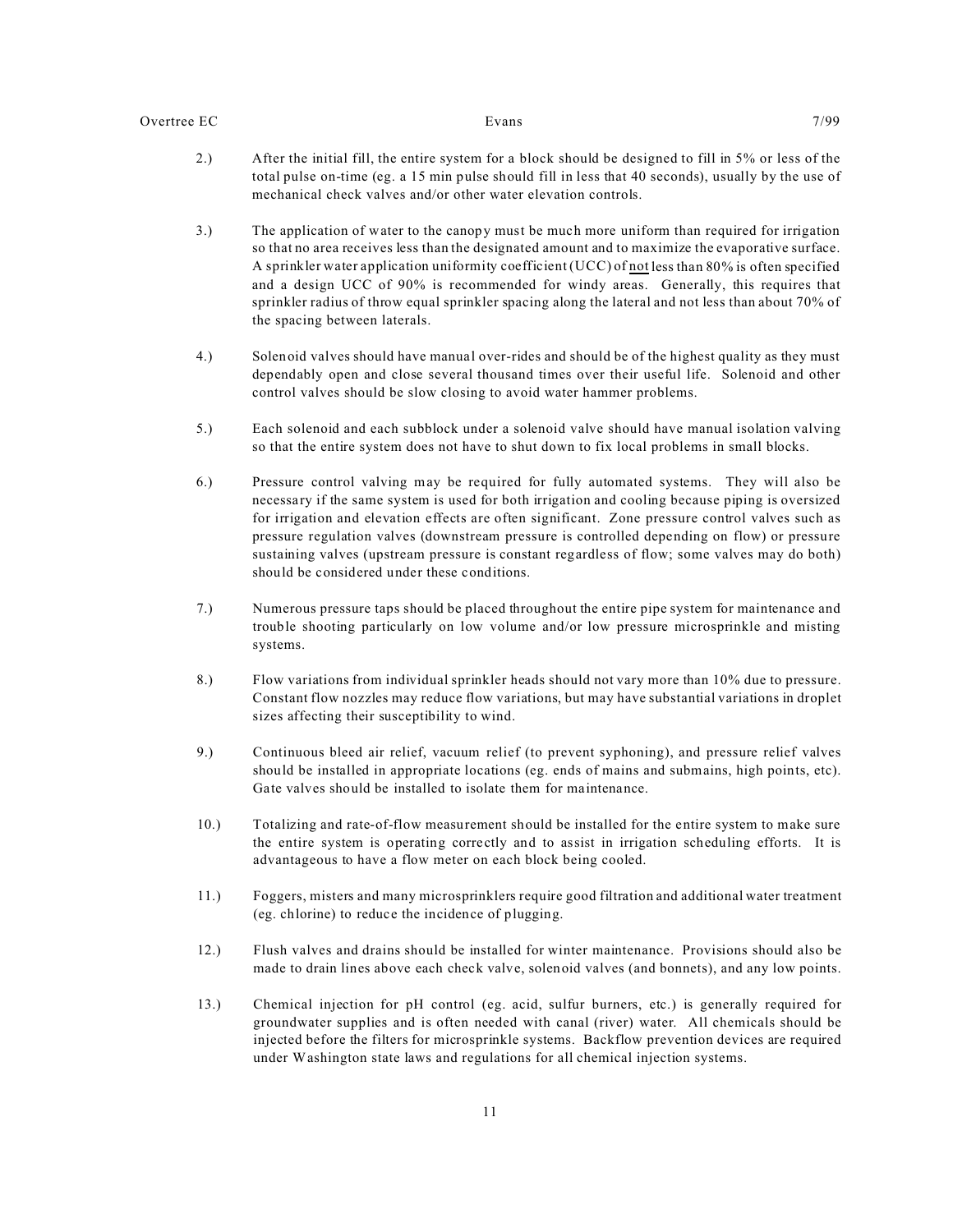Selection of a particular sprinkler/microsprinkler head should be dictated by the design requirements for uniformity, spacing, application rates and costs. Equipment selection is often a matter of personal preference, but a competent designer should be able to accommodate any operational quirks of a particular device.

#### Controls

Evaporative cooling will necessitate good control. Automation is usually required to pulse or "cycle" the water applications based either on time sequences or on fruit temperatures. New advances in irrigation equipment and microprocessor controls make it possible to specifically manage each area of an orchard.

Microprocessor controls can potentially reduce labor, monitor climatic conditions and initiate some action such as frost protection or cycled cooling. When properly designed and used, automation will lead to more efficient cooling, improved soil water management and reduced leaching of nutrients and chemicals to groundwater.

Some EC systems are cycled based on air temperatures, fruit temperatures and/or time while others are operated on a continuous basis (usually based on air temperatures) during the hot parts of the day. Available information shows that starting EC based on air temperatures is a very poor procedure. Research has shown that fruit can warm much more quickly (eg., 15°F to 20°F warmer) and cool off more slowly than ambient air temperatures. It is recommended that initiation and cycling of all EC should be based on fruit core, skin temperatures, or other alternative measurements (eg. "simulated" fruit) that reflect actual fruit conditions.

Sensors to measure fruit core or skin temperatures can be used to either manually control a system or by automated controls. These devices are usually inexpensive thermocouples (TC) or infrared sensors. Thermocouples are easy to make and a simple meter to manually read the TCs can be purchased for \$80-150. Thermocouples may be used about 2 weeks in a fruit and then switched to another fruit. The TCs should be sanitized between fruit by soaking them in household bleach (clorox) for about 2 minutes to kill potential "rot" pathogens.

The simplest control systems will utilize clocks to initiate preset sequences of timed cycles. They can be started either manually or automatically, but should be based on fruit temperature rather than air. This type of control is often used where water supplies are limited. It is recommended that minimum on times should be about 10-15 minutes and each block should have water applied at least once an hour.

Fixed time control sequences are, in effect, designed from some maximum evaporative condition. Above this rate the grower is willing to accept some sun burn damage (average application rate is too low), and below which there may be excess water applied.

Computer automated systems are required for fruit temperature based control of EC. Each block should be able to operate independently and apply water whenever the fruit temperatures rise above target levels.

Temperature probes can be inserted into exposed fruit or into "plaster-of-Paris" (fake) fruit that have almost the same thermal characteristics as real fruit. The exposed fruit (or fake fruit) may be on the tree or picked (replaced weekly) and placed in a fully exposed position above the canopy for control. Control sensors above the canopy will tend to have slightly higher temperatures than those within the canopy. The microprocessor monitors the temperatures and initiates a cycle for a given block when a pre-specified target is reached. The computer would turn the cycle off when the turn-off target is achieved. As evaporative demand increases and fruit temperatures rise, computer controls based on fruit temperatures will result in a decrease between the time interval between cycles until, depending on the average application rate, the system may be on continuously in an attempt to maintain targeted fruit temperatures.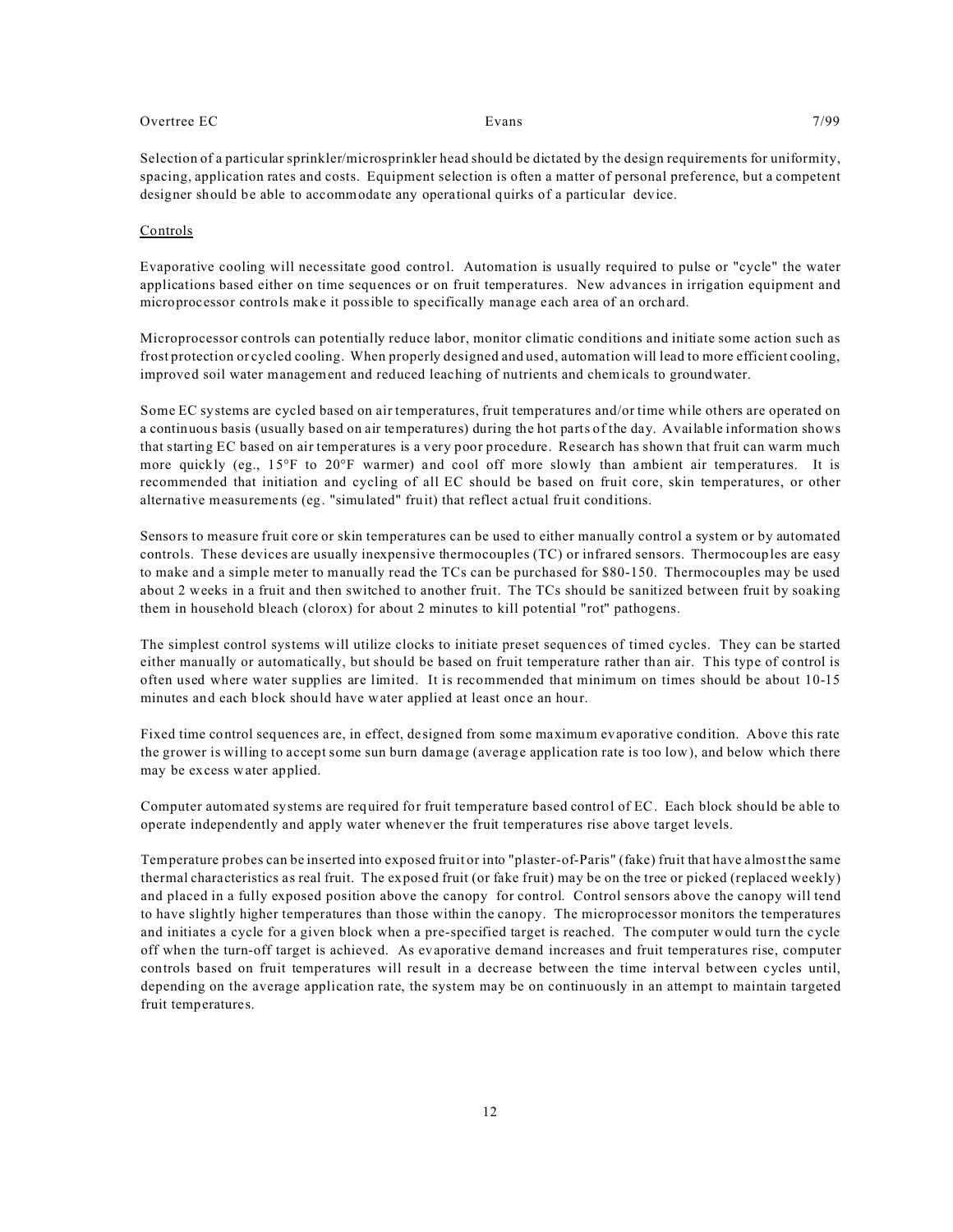Currently, the most significant problem with computerized control systems is that even though the controls,feedback and communications technology are commercially available, they are not currently "user-friendly". There is a real need for simple control systems that start and stop EC cycles by monitoring current fruit conditions allowing control set-points to be easily changed.

#### **SUMMARY**

The configuration that presents the least design and operational problems is to have two systems: one for irrigation, one for cooling. The design and operation of an overtree EC system should be aimed at maximizing the direct evaporation of the applied water to the fruit and leaves. These conditions are met by pulsing water applications based on plant measurements. Some form of computerized automation is usually required. Figure 1 presents an estimation of the relative effectiveness of the various water application systems used for EC in the PNW. Application rates should generally be in excess of 30 gpm/ac for reducing sun burn. Color development may be enhanced with all overtree water applications at dusk and perhaps dawn, but minimal color benefits will be achieved by daytime EC.

Evaporation of water takes very large amounts of heat, and, for EC in orchards, this heat can come from the absorption of incoming radiation from the sun, from the air and directly from the fruit and leaves. Therefore, cycling or intermittent water applications to maximize evaporation directly from the fruit and leaves is greatly preferred in reducing sun burn. The EC process can be optimized in areas with low humidities and high daytime temperatures common to many fruit growing regions in the PNW by the use of fruit temperature-based control of pulse initiation and duration. Hydro cooling should be minimized, not only because it is less efficient but also because orchard soils may become saturated over extended periods leading to disease, excessive deep percolation and other problems.

Management of EC systems by pulsing water applications on and off so free water is continually evaporating reduces hydro-cooling and conserves water. Rapid wetting followed by water evaporation directly from the fruit surface was effective in controlling fruit temperatures at the higher application rates. Droplet sizes should be large enough to penetrate the canopy and wet all crop surfaces for effective evaporative cooling. Whenever lime precipitates (calcium carbonates) are in the water, acidifying agents should be injected every time that the overtree EC systems is used.

Scientific irrigation scheduling is required to manage EC and irrigations. Higher levels of control that irrigate each zone according to individual, specific requirements are generally more water use efficient with less runoff and deep percolation.

EC is not a water conservation measure and will require extra water. Total seasonal water application amounts will be from 25% to 40% greater than historical irrigation requirements since the cooling is a very "inefficient" use of water and, by design, much is lost to the atmosphere. Microirrigation (drip, trickle) methods may be a viable alternative for irrigation since the cover crop could be maintained with most EC systems. Size increases compared to previous years and/or adjacent un-cooled blocks for EC fruit is often indicative of a past history of inadequate water management practices.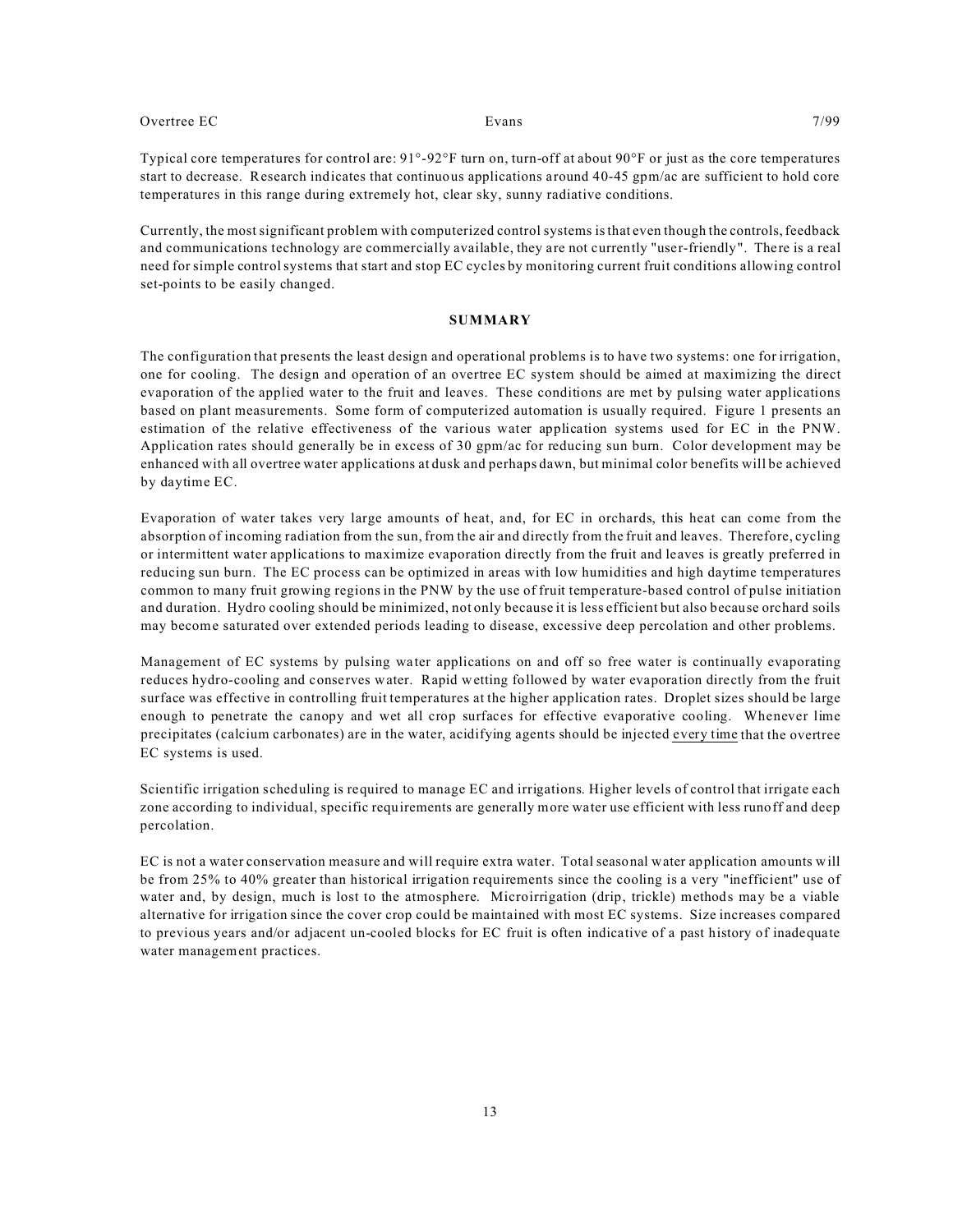# **Effectiveness Ranking**





Figure 1. Relative ranking of various irrigation metthods for evaporative cooling and Andrews, P.K., 1993. for irrigation Pers o n a l

Communication. Hort. and L.A. Department, Washington State University, Pullman, WA.

Arakawa, O., 1988. Photoregulation of Anthocyanin Synthesis in Apple Fruit under UV-B and Red Light. Plant Cell Physiol. 29(8):1385-1389.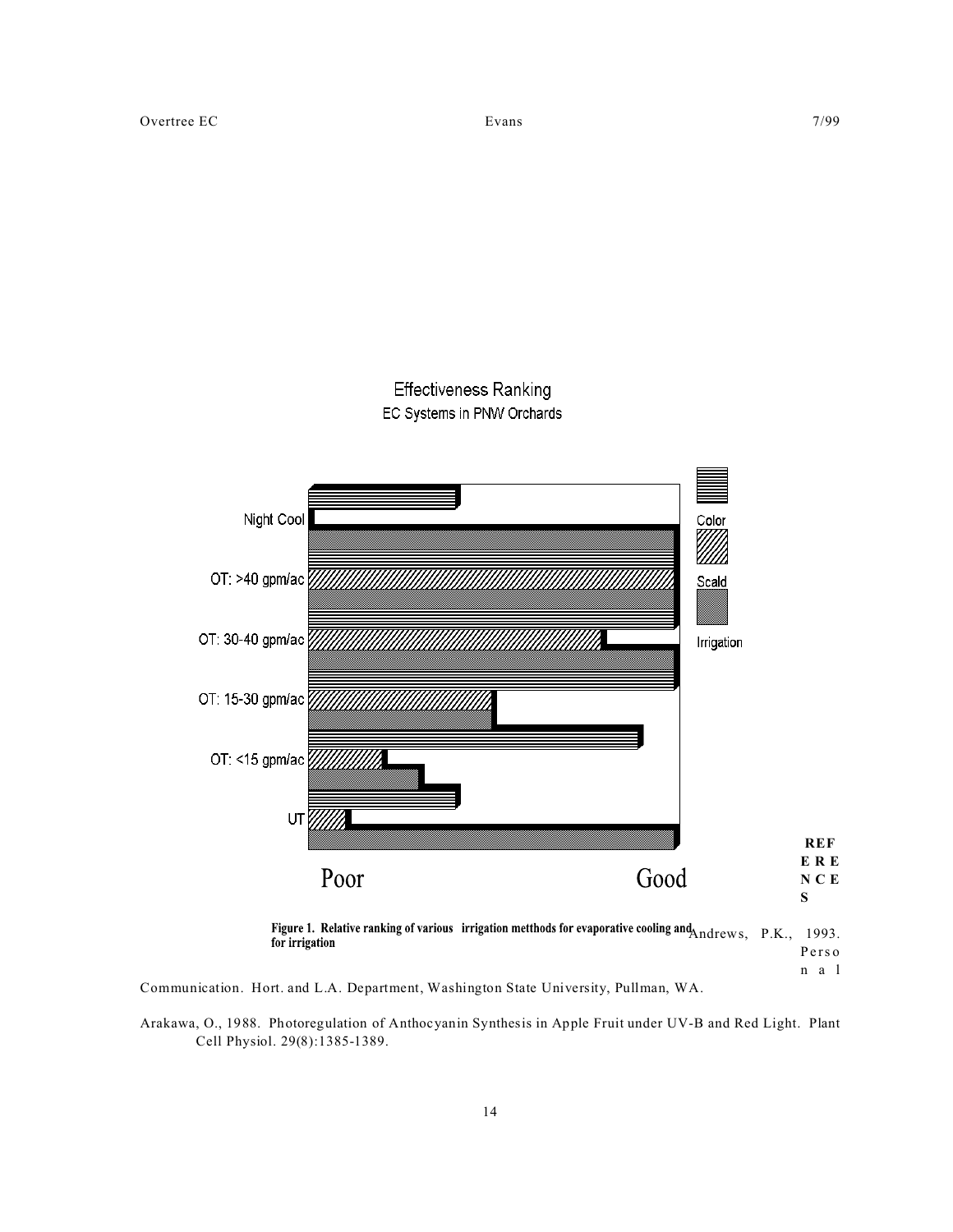- Barfield, B.J., K.B. Perry, J.D. Martsolf, and C. T. Morrow, 1990. Modifying the Aerial Environment. IN: Management of Farm Irrigation Systems. Edited by: G.J. Hoffman, T.A. Howell and K.H. Solomon. ASAE Monograph. St. Joseph, MI 49085-6959
- Barfield, B.J., J.N. Walker, and F.A. Payne, 1974. Development of prediction relationships for water requirements with irrigation cooling. Research Report No.70, University of Kentucky, Water Resources Research Institute. 41 pp.
- Businger, J. A., 1965. Protection from the cold. Meteorol. Monogr., Chapter 4. Vol 6(28):74-80.
- Chesness, J.L. and H.J. Braud, 1970. Sprinkling to reduce heat stressing of strawberry plants. Agricultural Engineering. 51(3):140-141. March.
- Chesness, J.L., L.A. Harper, T. A. Howell, 1979. Sprinkling for Heat Stress Reduction. IN: Modification of the Aerial Environment of Plants. Edited by: B.J. Barfield and J. F. Gerber. ASAE Monograph No. 2. St. Joseph, MI 49085-6959. pp 388-393.
- Gilbert, D.E., J.L. Meyer, and J.J. Kissler, 1971. Evaporative Cooling of Vineyards. Trans. ASAE 14(5): 841-843, 859.
- Griffin, R.E., 1974. Evaporative Cooling with Sprinklers for Enhancing Anthocyanin in `Red Delicious' Apples. ASAE Tech. Paper 74-5033. ASAE. St. Joseph, MI 49085. 6 pp.
- Halverson, A.R. and A. I. Dow, 1975. Interpretation of chemical analysis of irrigation water. Wash. State Univ Col. of Agric. Cooperative Extension Mimeo 3522. Pullman, WA 99164. 5 pp.
- Hamer, P.J.C., 1986. The Heat Balance of Apple Buds and Blossoms. Ag. and For. Meteor. 37(1):175-188.
- James, L. G., J. M. Erbenbeck, D. L. Bassett, and J. E. Middleton, 1988. Irrigation Requirements for Washington-- Estimates and Methodology. Wash. State Univ. College of Agric. and Home Ec., Cooperative Extension Bulletin EB 1513. Pullman, WA 99164. 37 pp.
- Merva, G. E. and C. van den Brink, 1979. Physical Principles Involved in Alleviating Heat Stress. IN: Modification of the Aerial Environment of Plants. Edited by: B.J. Barfield and J. F. Gerber. ASAE Monograph No. 2. St. Joseph, MI 49085-6959. pp. 373-387.
- Middleton, J.E. and E.L. Proebsting, 1971. Overtree Sprinkling Effect on Cooling and Fruit Quality in Early Italian Prunes. Trans. ASAE 14(4):638-641.
- Parchomchuk, Peter, 1991. Orchard Cooling for Sunburn Prevention. Paper presented to 22nd Annual BCFGA Horticultural Forum, Penticton, B.C. Canada. November 6. 14 pp.
- Patterson, M.E. and G.N. Moore, 1983. Control of Sunburn on McIntosh Apples with Ascorbic Acid. Undergraduate Thesis Project Summary. Hort. and L.A. Department, Washington State University, Pullman, WA. 2 pp.
- Thorpe, M.R., 1974. Radiant Heating of Apples. J. of Applied Ecology. August. 11(2):755-760.
- Unrath, C.R., 1972a. Evaporative Cooling Effects of Over-tree Sprinkler Irrigation in `Red Delicious' Apples. J. Amer. Soc. Hort. Sci. 97(1):55-58.